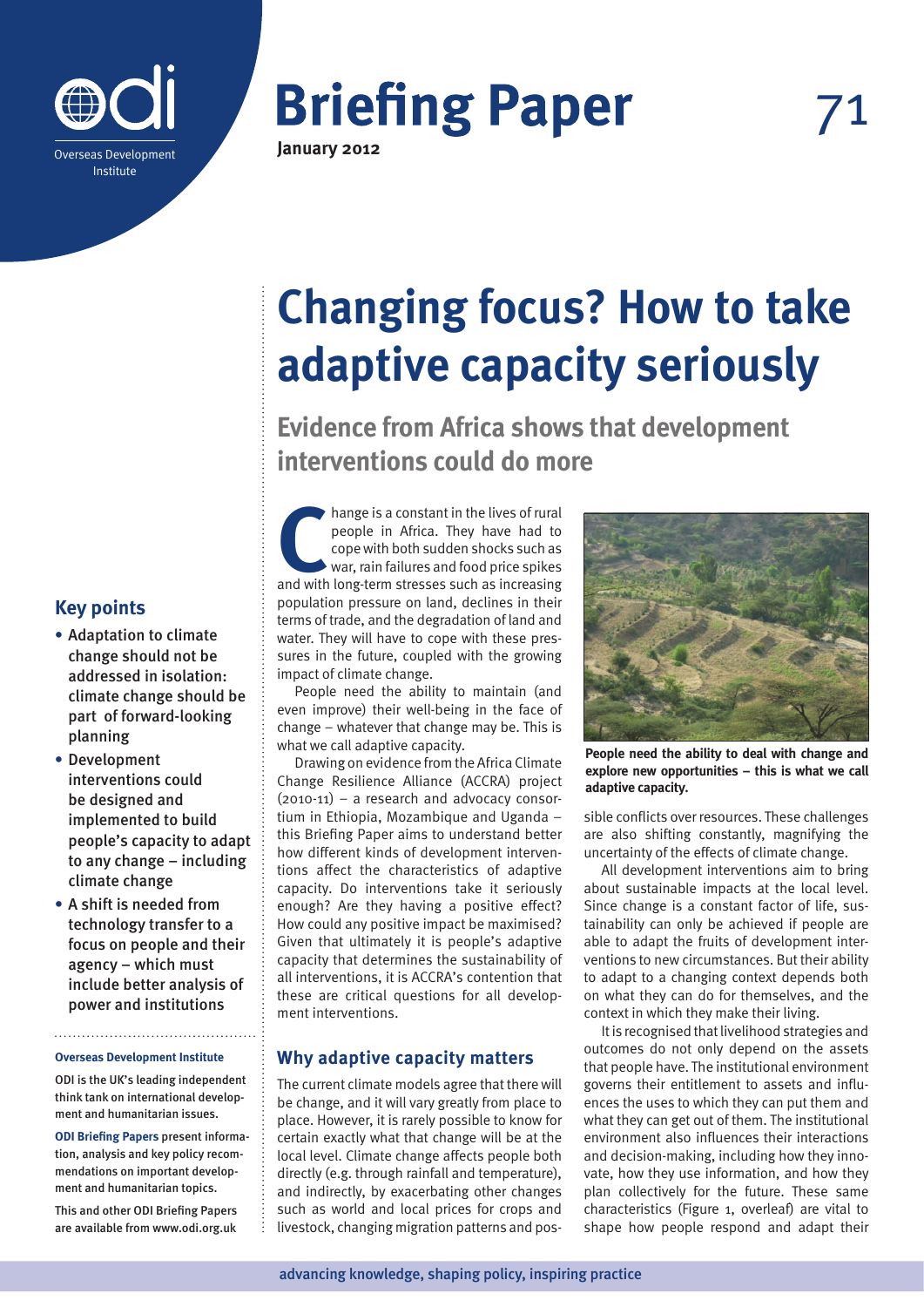

livelihood strategies in the face of change; this is their adaptive capacity (Jones et al., 2010).

Because climate change and its indirect effects are just part of a wider context, it makes little practical sense to talk about how anyone adapts to climate change in isolation. People need to adapt to changing circumstances overall, not to one particular cause of change. Supporting local adaptive capacity cannot therefore be seen in isolation as 'climate change programming'. It is an intrinsic part of all development interventions, since all interventions impact in some way on the key characteristics of adaptive capacity.

#### **The evidence**

The ACCRA fieldwork took place in eight sites across Ethiopia, Uganda and Mozambique. A range of interventions were studied, including support to irrigation infrastructure, women's savings groups, agricultural extension, income diversification, the provision of assets (e.g. improved seeds, credits, social infrastructure) and training.

Despite such diversity, common features can be discerned. Typically, interventions focused on technology dissemination, addressing immediate needs raised in a 'participatory' process by the community, delivered through groups formed by the project and often including direct asset provision. In general, they aimed to increase income by providing, strengthening and diversifying livelihoods and assets, and capacity-building of villagelevel organisations. Few rural communities received isolated single projects: they received support from both government and non-governmental actors that included both discrete 'projects' and state services, such as agricultural extension and safety nets.

Most interventions focused on the provision of assets, ranging from infrastructure to new technologies (where interventions often delivered both inputs and training). An intervention such as the provision of seeds, tools and technical information for a vegetable farming group rests on the assumptions that the group can turn these into a sustainable income stream. This in turn rests on implicit assumptions that:

- **•** the people the project wants to help have the labour, literacy and land required to engage in this activity
- **•** they are able to continue to work harmoniously in the future without, for example, elite capture or corruption, and carry out all functions as envisaged
- **•** the technical information and seeds provided are the right ones for the specific land in that specific village and appropriate to the individual needs and constraints of each group member
- **•** that their appropriateness will continue, despite changes in prices, demand, weather and climate, population pressure and land degradation.

These assumptions were proved wrong in some cases: for example where the new technology demanded more labour without providing significantly greater income. Even so, many respondents to the ACCRA research reported that such interventions contributed to their household income in the short term and that this made them more resilient to (future) shocks and stresses, echoing the logic of the project implementers. However few, if any, of the interventions researched by ACCRA set out explicitly to support households and communities to respond to future change in development and climate pressures. If assets are considered as part of wider adaptive capacity, quite different project decisions might have been made.

For example, if we consider that the assets and technologies people use will need to change with changing circumstances, then projects, instead of providing specific assets and technology, could put people in touch with sources of a range of technologies – and with sources of information that would help them to choose the most appropriate technology for their specific and changing circumstances. In other words, instead of handing out, for example, new seeds, projects could support linkages between farmers and seed suppliers and sources of new varieties such as research stations and other farming communities, so that they can choose their own seeds in future. Similar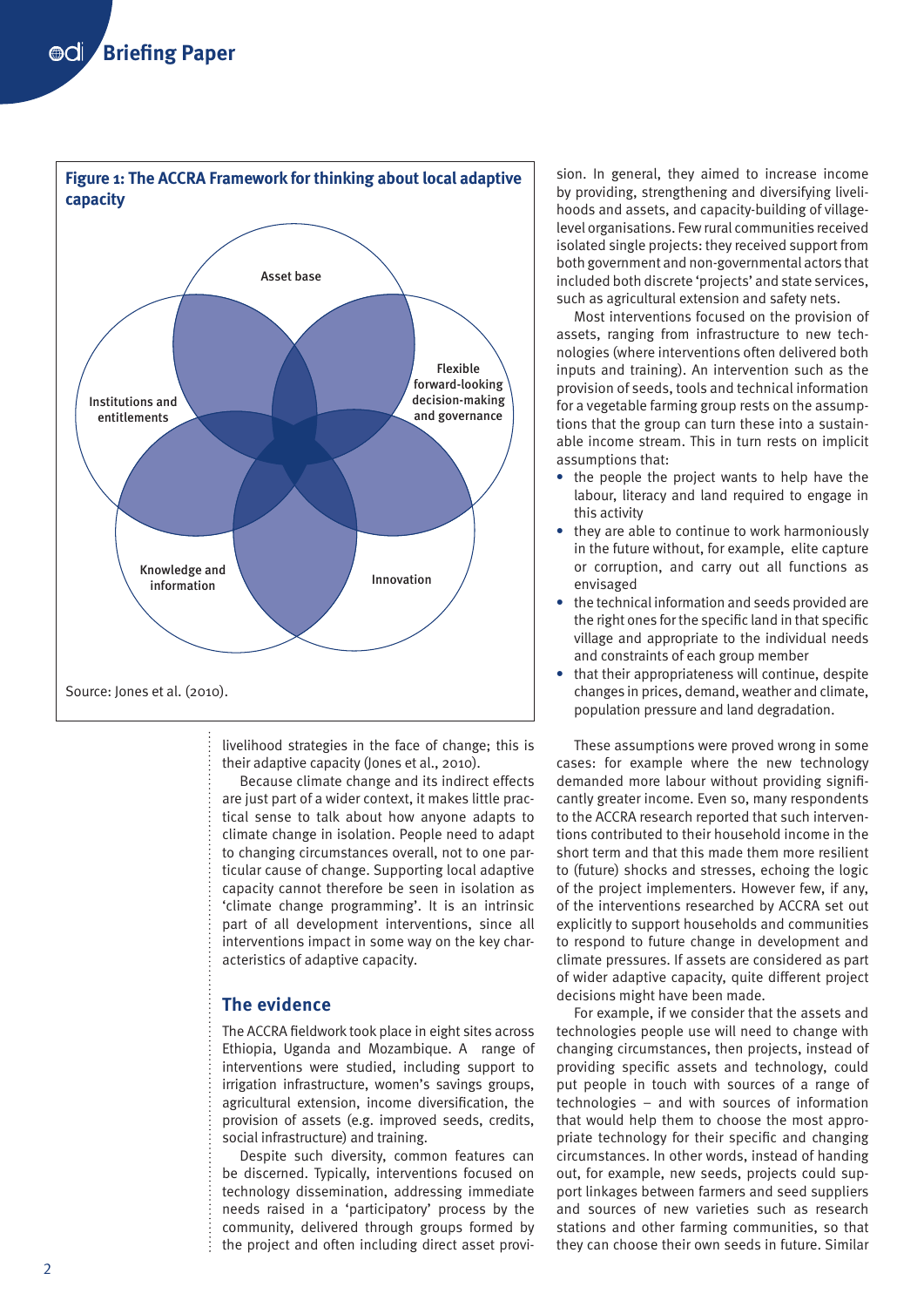arguments can be made about projects handing out other kinds of assets, including those aimed at livelihoods diversification.

#### **What makes assets come alive?**

Assets do not, of course, exist in isolation. Building irrigation infrastructure only delivers water to people if there are institutions that ensure this. Women complained to ACCRA researchers that they did not receive their fair share of water, because they lacked both money to pay the necessary bribes and the social status to make claims effectively.

We found three ways in which institutions were at the heart of the lack of sustainability of interventions. First, some institutions were subject to elite capture and corruption. Second, sometimes new institutions were established but they did not survive because they had no social roots. One example was establishing savings groups where the rules did not conform to existing norms about group membership and created different power relations to those in existing local institutions. A third problem arose where interventions were introduced as new technical practices without considering required institutional arrangements, such as introducing changes to natural resource management on common property.

#### **Including change in the analysis**

Whether or not a culture supports people to innovate can also be seen as an institutional question. In practice, ACCRA's research found that innovation was rarely considered by interventions. If it was considered at all, it was assumed that forming groups to reduce risk would be sufficient to make innovation happen. In some villages, innovation was clearly constrained by a dominant culture that frowned on doing things differently. This culture is not challenged, indeed it can even be seen as being supported, by the introduction of an 'approved' innovation by external authorities.

Opportunities are being missed to find out where, how and by whom local innovation is happening, what forces constrain people from innovating, and seeing how these could be addressed and innovation supported. Those implementing projects, and often researchers too, confused the provision of a new technology (an innovation) with supporting innovation as part of adaptive capacity. Indeed, the dominant culture demanding conformity to top-down norms applies as much to the ways in which non-governmental organisations and government departments work as it does to rural communities.

Innovation is not only constrained by institutions such as culture. Barriers also include the lack of ability to take financial risks, lack of confidence, and limited access to information and new ideas. All of these could be analysed and addressed by development actors with the people concerned if they were thinking in terms of adaptive capacity.

The treatment of information by governments and projects was confined largely to providing technical packages. Also, the assumption is that whatever technical information is provided is 'correct' and appropriate, as defined by technologies maximising yield or income for a standard set of circumstances. Seeing information and knowledge as key components of adaptive capacity would encourage us to put far more emphasis on giving people a much wider range of information, appropriate to a much wider range of circumstances.

Information is needed to deal with the process of change as well as to inform decisions about adapting to future circumstances. This information should cover both shorter- and longer-term futures, and recognise the associated uncertainties involved. Crucially, this means turning information into knowledge – supporting people's ability to use the information for decision-making, which is particularly difficult when future conditions are highly uncertain.

### **Forward-looking decision-making?**

ACCRA research found risks of maladaptation, i.e. addressing short-term needs in ways that may increase long-term vulnerability. Many interventions are planned and implemented without considering any evidence about longer-term climatic or socio-economic changes. An obvious example was the rapid promotion of irrigation schemes for crop farming in semi-arid areas. It is impossible to know whether these interventions represent successful adaptation to climate change or maladaptation without much more information, such as the scale of irrigation, the long-term availability of water, the economic and institutional feasibility, and wider environmental impacts. Even with this information, there will be winners and losers, and any judgement on the success of adaptation is open to debate. The research did not find that this information was being sought or these wider questions discussed.

This highlights the need not only to have and use information, but for decision-making that is forwardlooking. Given that the future is uncertain, both in terms of future climate and development, rigid and centralised planning runs high risks of either failing to respond to changing circumstances or even leading to maladaptation.

ACCRA's research suggests two problems with decision-making and planning. First, planning does not incorporate either available knowledge of climate or consider other developments such as world food prices or demographic changes. It is primarily reactive and focused on addressing immediate needs. In part this stems from current modalities of 'participation' (asking 'communities' what they want), and from short-term funding modalities and a project approach to development, working from  $\vdots$